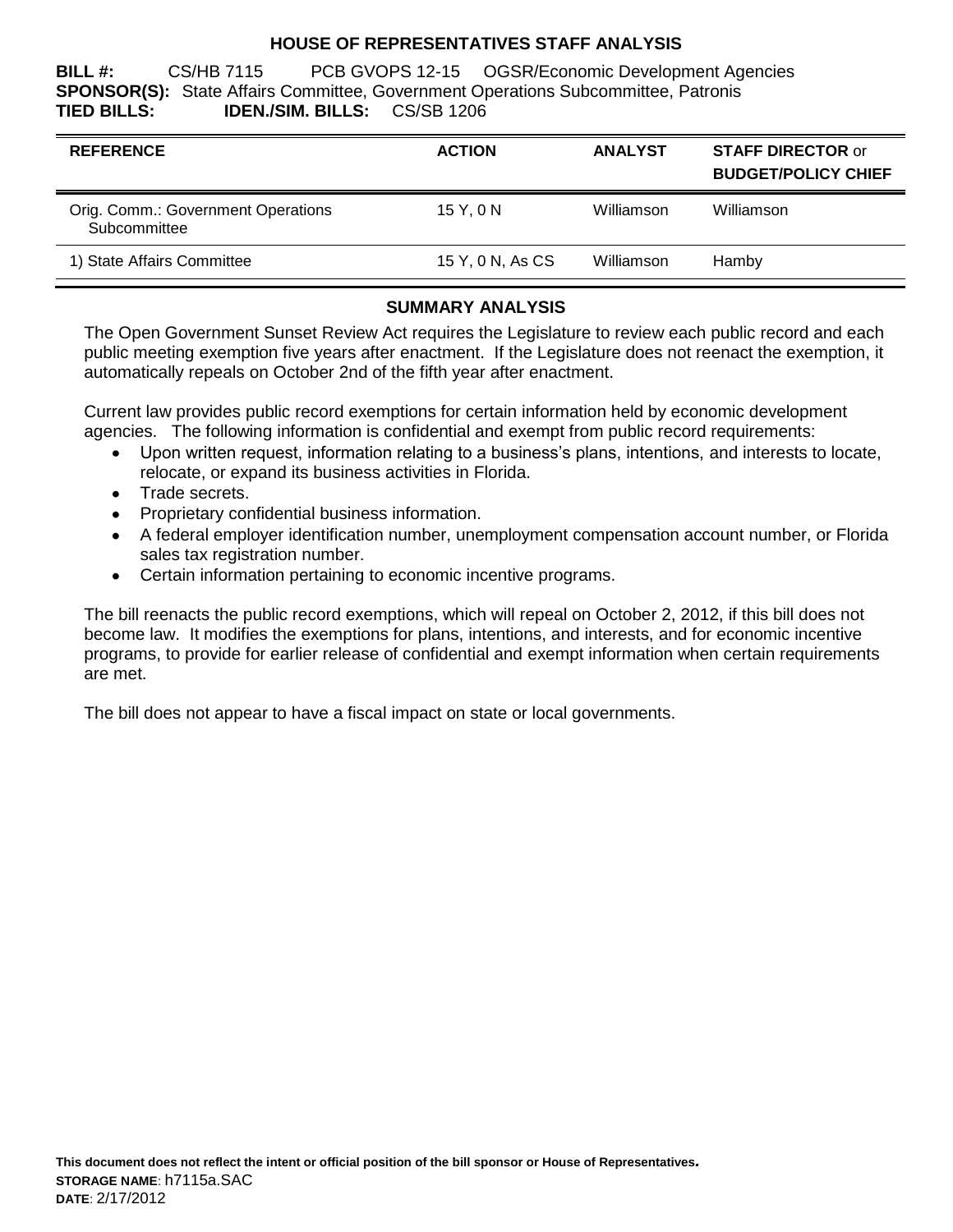## **FULL ANALYSIS**

## **I. SUBSTANTIVE ANALYSIS**

### A. EFFECT OF PROPOSED CHANGES:

### **Background**

#### Open Government Sunset Review Act

The Open Government Sunset Review Act<sup>1</sup> sets forth a legislative review process for newly created or substantially amended public record or public meeting exemptions. It requires an automatic repeal of the exemption on October 2nd of the fifth year after creation or substantial amendment, unless the Legislature reenacts the exemption.

The Act provides that a public record or public meeting exemption may be created or maintained only if it serves an identifiable public purpose. In addition, it may be no broader than is necessary to meet one of the following purposes:

- Allows the state or its political subdivisions to effectively and efficiently administer a governmental program, which administration would be significantly impaired without the exemption.
- Protects sensitive personal information that, if released, would be defamatory or would jeopardize an individual's safety; however, only the identity of an individual may be exempted under this provision.
- Protects trade or business secrets.  $\bullet$

If, and only if, in reenacting an exemption that will repeal, the exemption is expanded (essentially creating a new exemption), then a public necessity statement and a two-thirds vote for passage are required.<sup>2</sup> If the exemption is reenacted with grammatical or stylistic changes that do not expand the exemption, if the exemption is narrowed, or if an exception to the exemption is created<sup>3</sup> then a public necessity statement and a two-thirds vote for passage are not required.

#### Public Record Exemptions under Review

Since 1977, there has been a public record exemption for records that contain information concerning the plans of a business to locate, relocate, or expand any of its business activities in Florida. The exemption has undergone several revisions over the years. The last significant modification was in 2007, which merged specific provisions of a related public record exemption regarding economic incentive programs with the public record exemption for the plans, intentions, and interests of a business to locate to Florida.<sup>4</sup>

Currently, upon written request, certain business records are confidential and exempt<sup>5</sup> from public record requirements when held by an economic development agency.<sup>6</sup> Specifically, business plans,

 $\overline{a}$ 

<sup>1</sup> Section 119.15, F.S.

 $2^{2}$  Section 24(c), Art. 1 of the State Constitution

 $3$  An example of an exception to a public record exemption would be allowing another agency access to confidential or exempt records.

 $^{4}$  Chapter 2007-203, L.O.F.; codified as s. 288.075, F.S.

 $5$  There is a difference between records the Legislature designates as exempt from public record requirements and those the Legislature deems confidential and exempt. A record classified as exempt from public disclosure may be disclosed under certain circumstances. (See *WFTV, Inc. v. The School Board of Seminole*, 874 So.2d 48, 53 (Fla. 5th DCA 2004), review denied 892 So.2d 1015 (Fla. 2004); *City of Riviera Beach v. Barfield*, 642 So.2d 1135 (Fla. 4th DCA 1994); *Williams v. City of Minneola*, 575 So.2d 687 (Fla. 5th DCA 1991) If the Legislature designates a record as confidential and exempt from public disclosure, such record may not be released, by the custodian of public records, to anyone other than the persons or entities specifically designated in the statutory exemption. (*See* Attorney General Opinion 85-62, August 1, 1985).

**STORAGE NAME**: h7115a.SAC **PAGE: 2**  $6$  Section 288.075(1)(a), F.S., defines "economic development agency to mean the Department of Economic Opportunity; any industrial development authority created in accordance with part III of chapter 159, F.S., or by special law; Space Florida created in part II of chapter 331, F.S.; the public economic development agency of a county or municipality or, if the county or municipality does not have a public economic development agency, the county or municipal officers or employees assigned the duty to promote the general business interests or industrial interests of that county or municipality or the responsibilities related thereto; any research and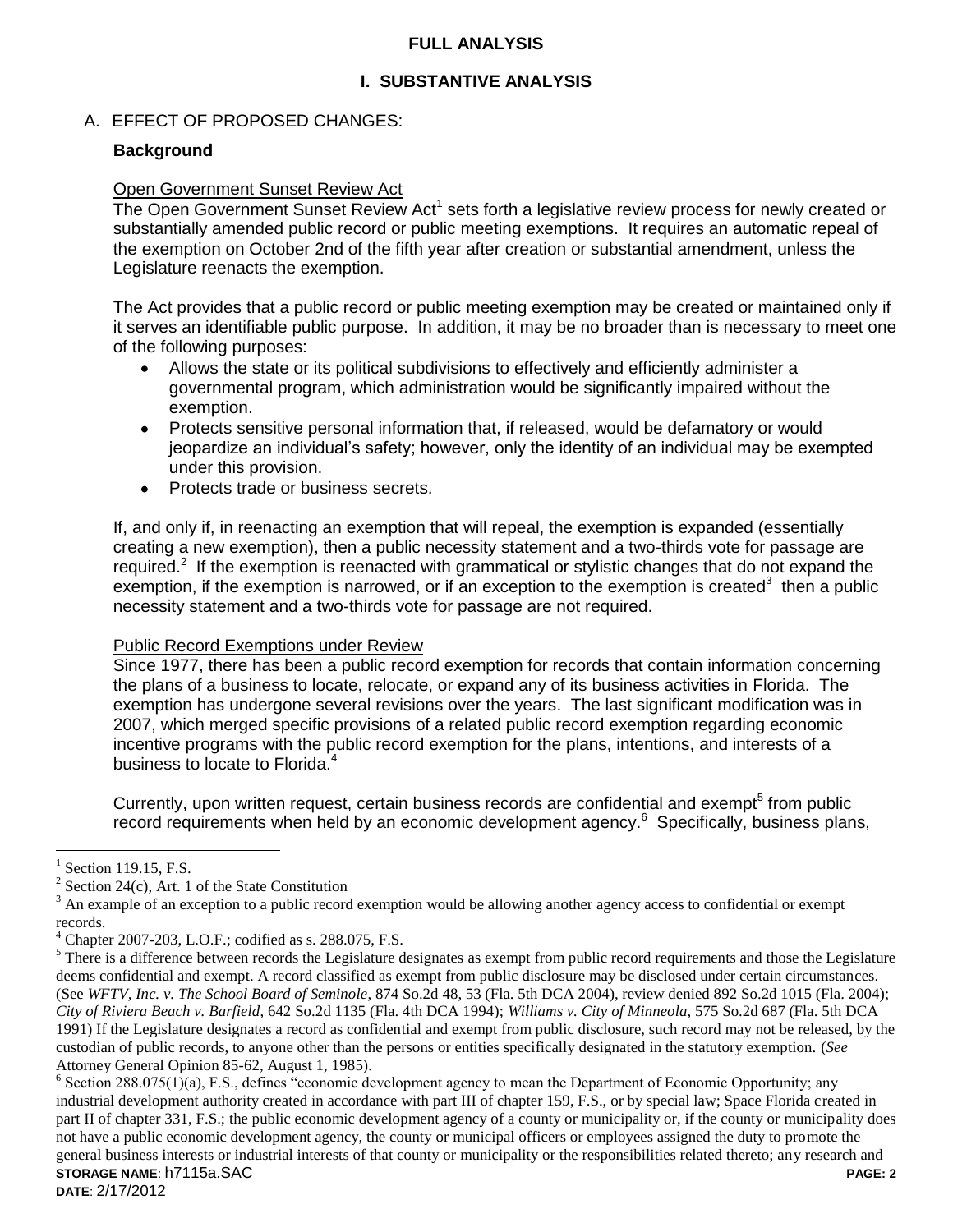intentions, and interests to locate, relocate, or expand business activities in Florida are confidential and exempt for 12 months. The period of confidentiality may be extended for an additional 12 months if the business demonstrates that it is continuing its consideration to locate, relocate, or expand its activities in Florida.<sup>7</sup> A public officer or employee may not enter into a binding agreement with any corporation, partnership, or person who has requested confidentiality of information related to plans, intentions, or interests until 90 days after the information is made public unless:

- The public officer or employee is acting in an official capacity;
- The agreement does not accrue to the personal benefit of such public officer or employee; and  $\bullet$
- In the professional judgment of the officer or employee, the agreement is necessary to  $\bullet$ effectuate an economic development project.<sup>8</sup>

This provision is to prevent a public officer or employee from using confidential information to his or her personal benefit.

Current law also provides a public record exemption for the following information held by an economic development agency:

- Trade secrets.<sup>9,10</sup>  $\bullet$
- Proprietary confidential business information,<sup>11</sup> until such information is otherwise publicly  $\bullet$ available or is no longer treated by the proprietor as proprietary confidential business information. 12
- A federal employer identification number, unemployment compensation account number, or Florida sales tax registration number.<sup>13</sup>

Current law also provides that the following information held by an economic development agency pursuant to the administration of an economic incentive program for qualified businesses is confidential and exempt from public record requirements:

- The percentage of the business's sales occurring outside Florida and, for businesses applying under s. 288.1045, F.S., the percentage of the business's gross receipts derived from Department of Defense contracts during the five years immediately preceding the date the business's application is submitted.
- The anticipated wages for the project jobs that the business plans to create, as reported on the application for certification.
- The average wage actually paid by the business for those jobs created by the project or an employee's personal identifying information which is held as evidence of the achievement or nonachievement of the wage requirements of the tax refund, tax credit, or incentive agreement programs or of the job creation requirements of such programs.
- The amount of taxes on sales, use, and other transactions paid pursuant to chapter 212, F.S.; corporate income taxes paid pursuant to chapter 220, F.S.; intangible personal property taxes

development authority created in accordance with part V of chapter 159, F.S.; or any private agency, person, partnership, corporation, or business entity when authorized by the state, a municipality, or a county to promote the general business interests or industrial interests of the state or that municipality or county.

 $\overline{a}$ 

8 Section 288.075(2)(c), F.S.

<sup>9</sup> Section 288.075(3), F.S.

 $10$  Section 288.075(1)(c), F.S., provides that the term "trade secret" has the same meaning as defined in the Uniform Trade Secrets Act (*see* s. 688.002, F.S.)

Section 288.075(1)(b), F.S., defines "proprietary confidential business information" to mean information that is owned or controlled by the corporation, partnership, or person requesting confidentiality under this section; that is intended to be and is treated by the corporation, partnership, or person as private in that the disclosure of the information would cause harm to the business operations of the corporation, partnership, or person; that has not been disclosed unless disclosed pursuant to a statutory provision, an order of a court or administrative body, or a private agreement providing that the information may be released to the public; and that is information concerning:

- Business plans.  $\bullet$
- Internal auditing controls and reports of internal auditors.
- Reports of external auditors for privately held companies.

 $12$  Section 288.075(4), F.S.

<sup>13</sup> Section 288.075(5), F.S.

<sup>&</sup>lt;sup>7</sup> Section 288.075(2), F.S.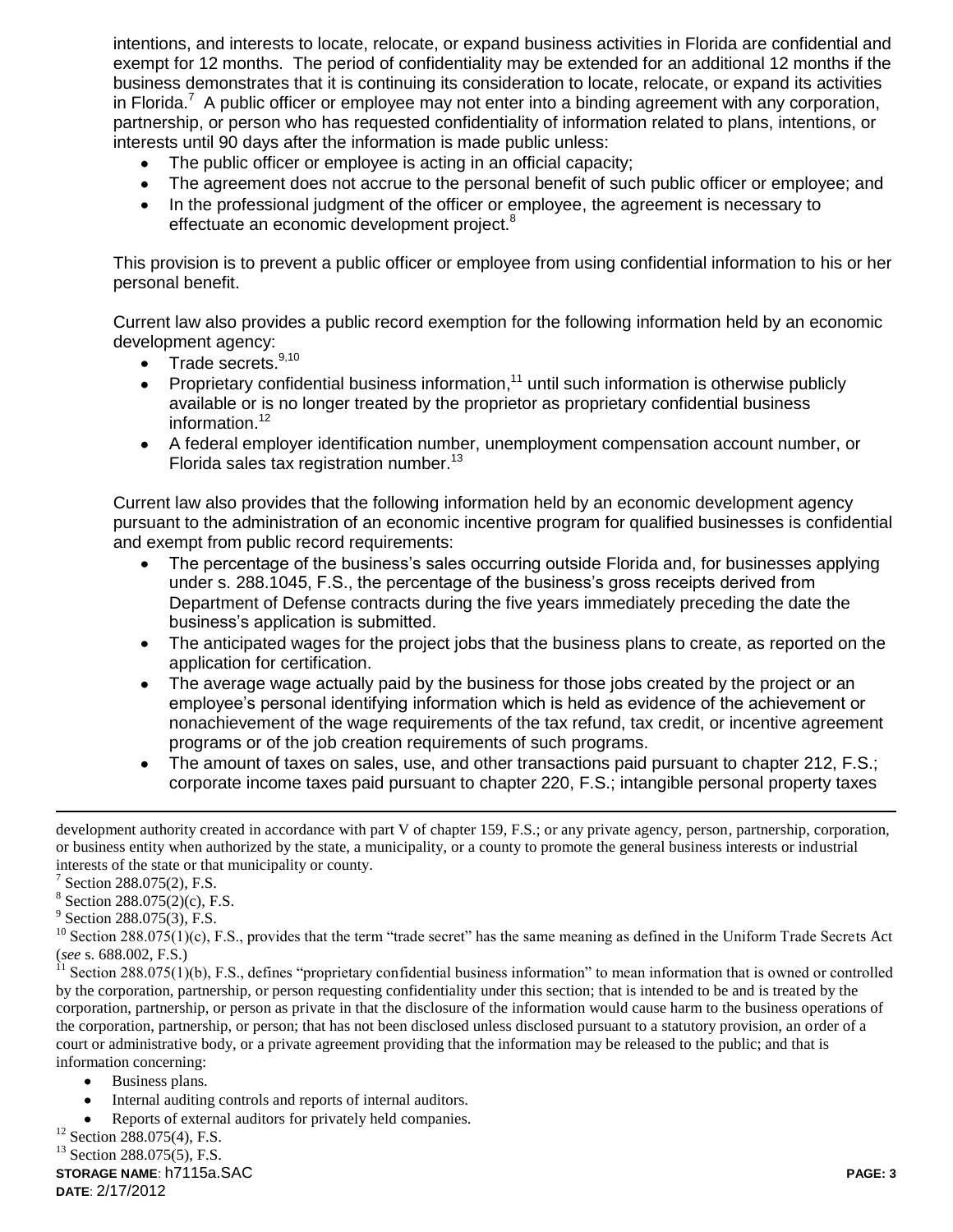paid pursuant to chapter 199, F.S.; insurance premium taxes paid pursuant to chapter 624, F.S.; excise taxes paid on documents pursuant to chapter 201, F.S.; ad valorem taxes paid; or state communications services taxes paid pursuant to chapter 202, F.S.<sup>14</sup>

The exemption may not exceed the duration of the incentive agreement, including an agreement authorizing a tax refund or tax credit, or upon termination of the incentive agreement.

An economic development agency may release names of qualified businesses; the total number of jobs each business expects to create; the total number of jobs created by each business; and the amount of tax refunds, tax credits, or incentives awarded to and claimed by each business.<sup>15</sup> In addition, an economic development agency may publish statistics in the aggregate and classified so as to prevent the identification of a single qualified applicant.<sup>16</sup>

Any person who is an employee of an economic development agency and who violates any of the public record exemptions commits a second degree misdemeanor punishable as provided in ss. 775.082 and 775.083, F.S.<sup>17</sup>

Pursuant to the Open Government Sunset Review Act, the exemption will repeal on October 2, 2012, unless reenacted by the Legislature.<sup>18</sup>

## **Effect of Bill**

The bill removes the repeal date, thereby reenacting the public record exemptions for economic development agencies.

The bill clarifies that the public record exemption for plans, intentions, and interests only applies if a written request is provided prior to an economic incentive agreement being signed. It also provides that the information is no longer confidential and exempt at the earlier of 180 days after a final project order for an economic incentive agreement is issued, until a date specified in the final order, 12 months after a request for confidentiality is received or 24 months if an additional 12-month extension is requested, or until the information is publically disclosed.

With regards to the public record exemption for economic incentive programs, the bill removes the public record exemption for anticipated wages for the project jobs that the business plans to create, and the average wage actually paid by the business for those jobs created by the project. An economic development agency may disclose in the annual incentive report the aggregate amount of each tax identified and paid by all businesses participating in each economic incentive program.

The bill provides that the following information relating to a specific business participating in an economic incentive program is no longer confidential and exempt 180 days after the final project order for an economic incentive agreement is issued, until a date specified in the final project order, or until the information is otherwise disclosed, whichever occurs first:

- The name of the qualified business.
- The total number of jobs the business committed to create or retain.  $\bullet$
- The total number of jobs created or retained by the business.  $\bullet$
- The amount of tax refunds, tax credits, or incentives awarded to, claimed by, or, if applicable,  $\bullet$ refunded to the state by the business.
- The anticipated total annual wages of employees the business committed to hire or retain.

**STORAGE NAME**: h7115a.SAC **PAGE: 4**

 $\overline{a}$ Section 288.075(6)(a), F.S.

<sup>&</sup>lt;sup>15</sup> Section 288.075(6)(b)1., F.S.

<sup>16</sup> Section 288.075(6)(c), F.S.

<sup>&</sup>lt;sup>17</sup> Section 288.075(7), F.S.

<sup>18</sup> Section 288.075(8), F.S.

**DATE**: 2/17/2012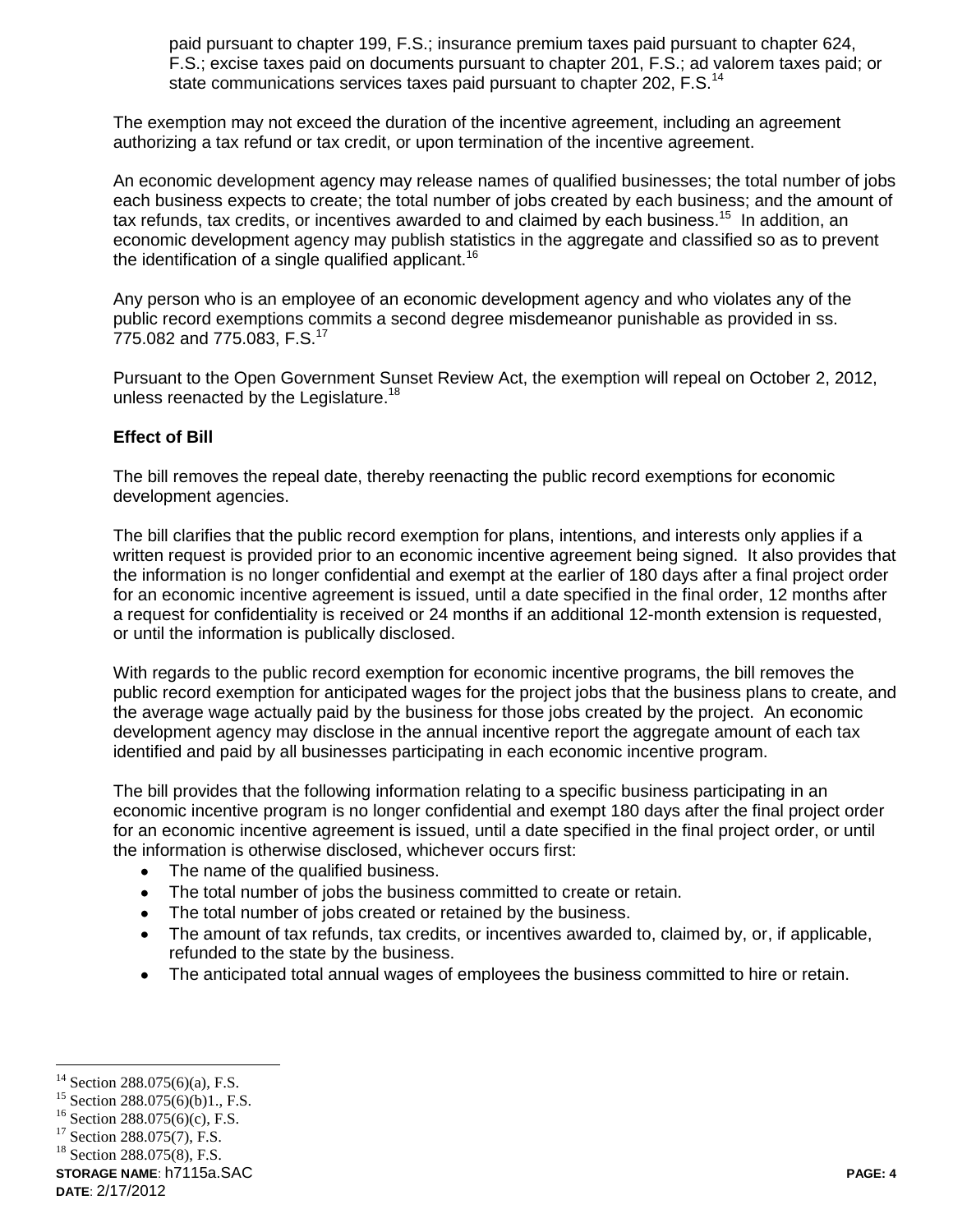### B. SECTION DIRECTORY:

Section 1 amends s. 288.075, F.S., to reenact the public record exemptions for economic development agencies.

Section 2 provides an effective date of upon becoming a law.

# **II. FISCAL ANALYSIS & ECONOMIC IMPACT STATEMENT**

- A. FISCAL IMPACT ON STATE GOVERNMENT:
	- 1. Revenues:

None.

2. Expenditures:

*See* FISCAL COMMENTS.

- B. FISCAL IMPACT ON LOCAL GOVERNMENTS:
	- 1. Revenues:

None.

2. Expenditures:

*See* FISCAL COMMENTS.

C. DIRECT ECONOMIC IMPACT ON PRIVATE SECTOR:

None.

D. FISCAL COMMENTS:

The bill could create a minimal fiscal impact on economic development agencies, because staff responsible for complying with public record requests could require training related to the changes in the public record exemption. The costs would be absorbed, however, as they are part of the day-today responsibilities of the agency.

# **III. COMMENTS**

- A. CONSTITUTIONAL ISSUES:
	- 1. Applicability of Municipality/County Mandates Provision:

Not applicable. This bill does not appear to require counties or municipalities to spend funds or take action requiring the expenditure of funds; reduce the authority that counties or municipalities have to raise revenues in the aggregate; or reduce the percentage of state tax shared with counties or municipalities.

2. Other:

None.

B. RULE-MAKING AUTHORITY:

None.